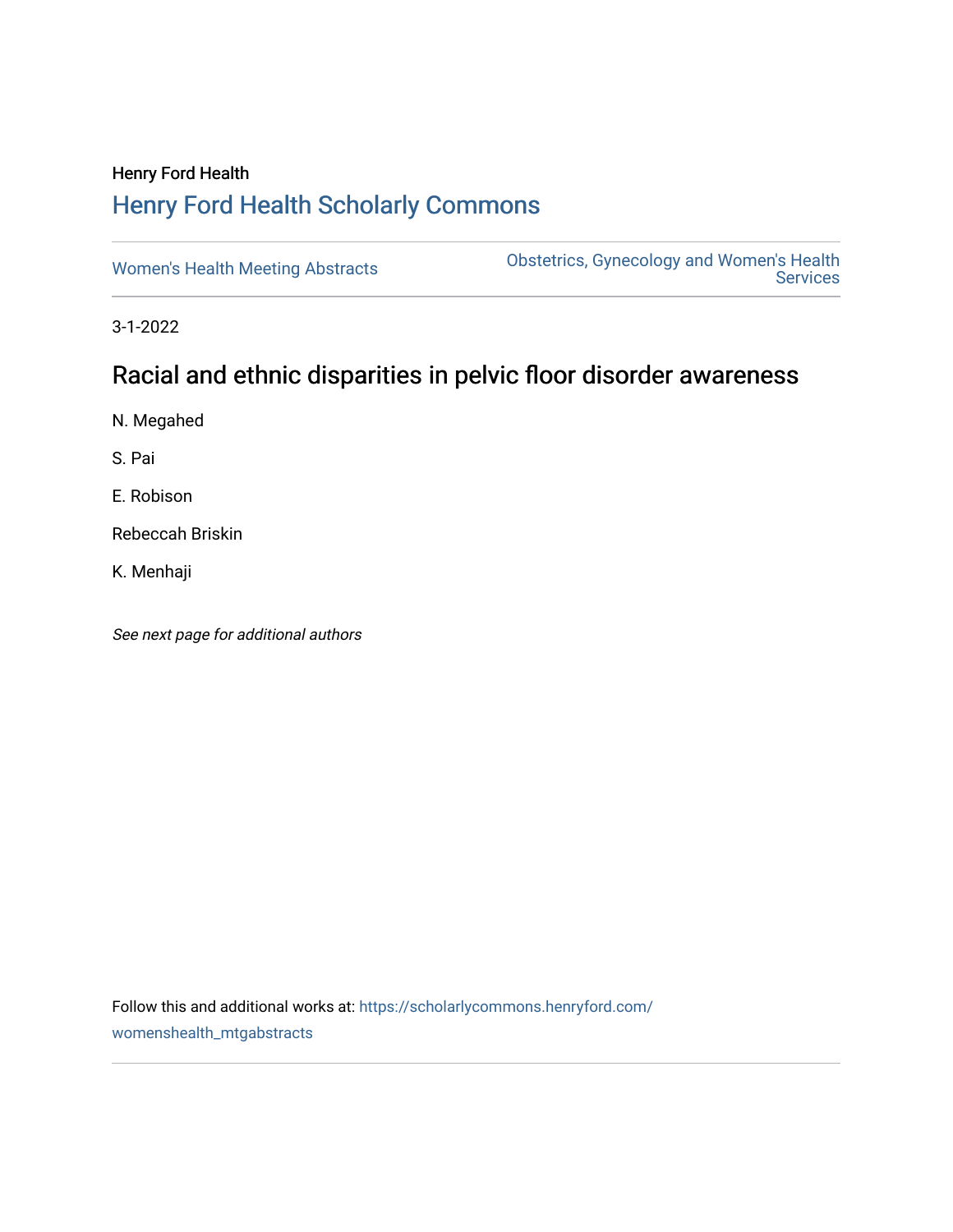## Authors

N. Megahed, S. Pai, E. Robison, Rebeccah Briskin, K. Menhaji, S. Spector, R. Hidalgo, and D. Antosh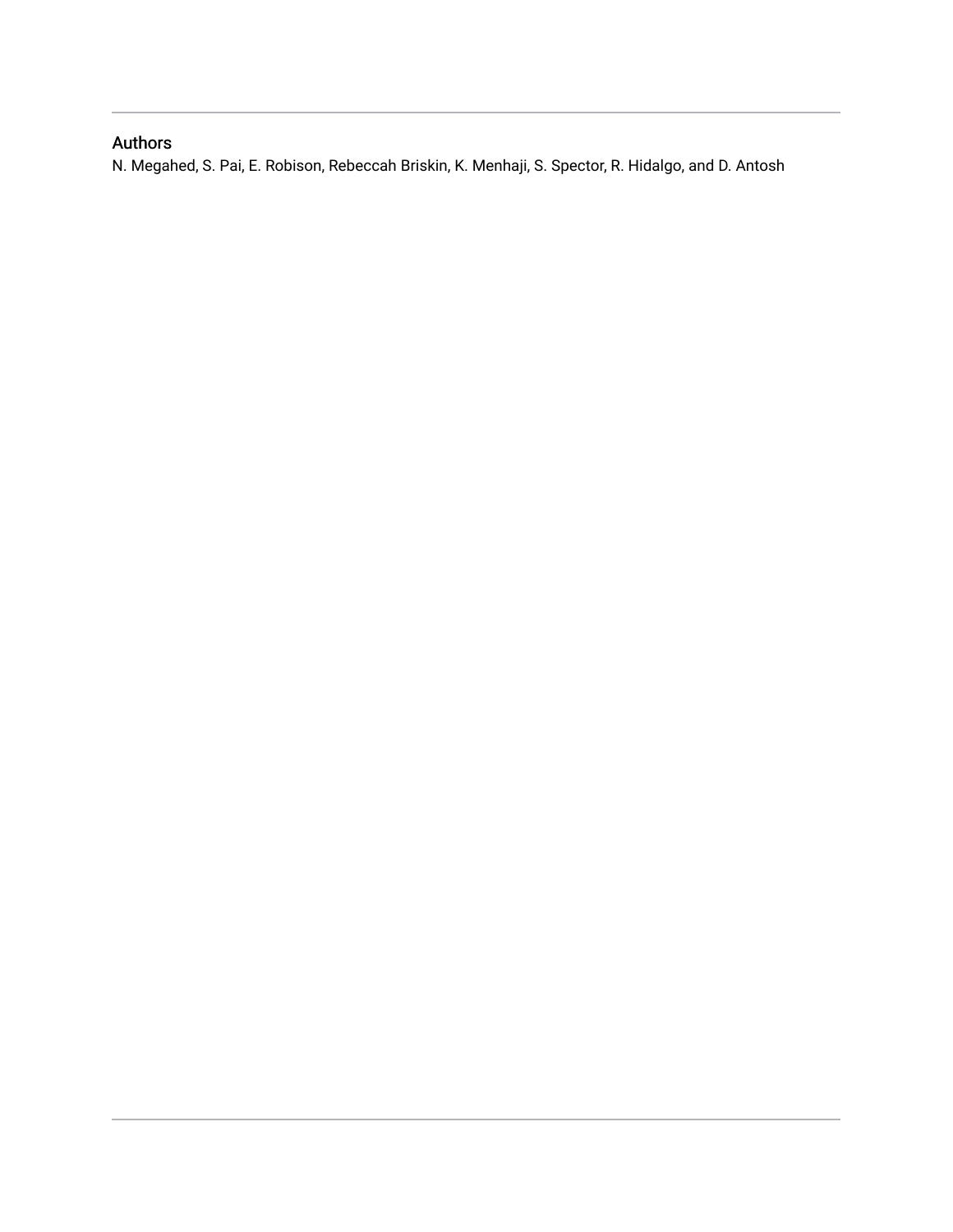Research Support; Elsevier, Book Editor, Royalties, Sierra M. Jansen: Nothing to disclose, Flora Abudushalamu: Nothing to disclose, Jamie L. Griego: Nothing to disclose, Gena Dunivan: Pelvalon, Researcher, Research Support; Viveve, Researcher, Research Support; Renovia, Researcher, Research Support; ABOG/ACOG, Examiner, committee member, Travel reimbursement, Yuko Komesu: Nothing to disclose, Janet M. Page-Reeves: Nothing to disclose.

### 32 Non-white women are less likely to have apical suspension at the time of hysterectomy after controlling for geographic variations in a nationally representative cross-sectional study using HCUP

R. Wang, E. Tunitsky

Hartford Hospital, Hartford, CT

**OBJECTIVES:** To evaluate the differences in concurrent apical prolapse repair at the time of hysterectomy among racial groups using a nationally representative sample inclusive of all payers and patient encounters that accounts for geographic differences.

MATERIALS AND METHODS: This cross-sectional study uses the HCUP National Inpatient Sample, a national database of inpatient encounters that includes all payers and a representative sample within the United States. Race and ethnicity are patient reported. Hysterectomies and apical prolapse repair procedures are identified using procedural codes. Differences in concurrent apical prolapse repair with hysterectomy are analyzed by racial groups and adjusted for potential confounders.

RESULTS: In 2017, 35,865 women underwent hysterectomy in this nationally representative sample, with 18,943 (55%) White, 7,472 (22%) Black, 5,244 (15%) Hispanic, 1,472 (4.2%) Asian, 165 (0.5%) Native American, and 1,390 (4.0%) other races. A total of 2,395 (6.9%) of women underwent concurrent apical prolapse repair at the time of hysterectomy, with Black and Native American women having the lowest rates (3.6% and 3.8% respectively) (P<0.001) (Figure 1). Among women with vaginal hysterectomies, 827 (35%) had concurrent apical repair, with the lowest rate among Native American and Black women (12% and 37% respectively)  $(P<0.001)$  (Figure 1). In multivariate regressions, Black (OR 0.60, 0.42-0.86, P=0.006), Hispanic (OR 0.73, 0.57-0.94, P=0.015), and Asian race (OR 0.48, 0.29-0.81, P=0.006) were significant predictors of lower rate of concurrent apical repair with vaginal hysterectomy after adjusting for patient, hospital, community, payer, and geographic factors (Table 1). Similar results were obtained for concurrent apical repair with any hysterectomy (Table 1).

CONCLUSION: A small minority of patients undergo concurrent apical prolapse repair with hysterectomy. In this nationally representative sample controlling for not only patient characteristics, but also potential biases in practice patterns across geographic areas, payers, and hospital factors, Black, Hispanic, and Asian races remained significant predictors of lower rate of concurrent apical suspension.



Figure 1. Rates of concurrent apical suspension at the time of any hysterectomy and vaginal hysterectomy by patient reported race

| <b>Adiusted Odds</b><br>Ratio                                     | Interval      | P value                                                              | Ratio         | 95% Confidence<br>Interval             | P<br>value |
|-------------------------------------------------------------------|---------------|----------------------------------------------------------------------|---------------|----------------------------------------|------------|
| Any hysterectomy (N=34,123), Concurrent<br>apical prolapse repair |               | Vaginal hysterectomy (N=2,353),<br>Concurrent apical prolapse repair |               |                                        |            |
| 1 (reference)                                                     |               |                                                                      | 1 (reference) |                                        |            |
| 0.58                                                              | $0.51 - 0.67$ | < 0.001                                                              | 0.60          | $0.42 - 0.86$                          | 0.006      |
| 1.14                                                              | 1.00-1.30     | 0.042                                                                | 0.73          | $0.57 - 0.94$                          | 0.015      |
| 0.64                                                              | $0.50 - 0.82$ | < 0.001                                                              | 0.48          | $0.29 - 0.81$                          | 0.006      |
| 0.66                                                              | $0.29 - 1.51$ | 0.328                                                                | 0.33          | $0.04 - 2.83$                          | 0.310      |
| 1.31                                                              | 1.07-1.60     | 0.007                                                                | 1.23          | $0.81 - 1.88$                          | 0.331      |
|                                                                   |               |                                                                      |               | 95% Confidence<br><b>Adiusted Odds</b> |            |

Table 1. Multivariate logistic regression of concurrent apical suspension at the time of hysterectomy\*

\*Adjusted for age, mortality risk, morbidity risk, median household income, hospital bed size, teaching status, hospital ownership, payer source, metropolitan area, and geographic region

DISCLOSURE OF RELEVANT FINANCIAL RELATIONSHIPS: Rui Wang: Nothing to disclose; Elena Tunitsky: Nothing to disclose.

#### 33 Racial and ethnic disparities in pelvic floor disorder awareness



N. Megahed<sup>[1](#page-2-0)</sup>, S. Pai<sup>1</sup>, E. Robison<sup>[2](#page-2-0)</sup>, R. Briskin<sup>[3](#page-2-1)</sup>, K. Menhaji $^4$ , S. Spector $^5$  $^5$ , R. Hidalgo $^6$  $^6$ , D. Antosh $^1$  $^1$ 

<span id="page-2-2"></span><span id="page-2-1"></span><span id="page-2-0"></span><sup>1</sup>Houston Methodist Hospital, Houston, TX, <sup>2</sup>The Ohio State, Columbus, OH, <sup>3</sup>Henry Ford Hospital, Detroit, MI, <sup>4</sup>Icahn School of Medicine at Mount Sinai, New York, NY, <sup>5</sup>Cooper University Hospital, Camden, NJ, <sup>6</sup>University of South Florida, Tampa, FL

**OBJECTIVES:** Pelvic floor disorders (PFD) affect the quality of life for many women and can be a significant cause of distress. With the United States' aging population, PFD are becoming increasingly prevalent. Previous population based studies identified both differences in prevalence and baseline knowledge of PFD by race and ethnicity. These prior studies assessing PFD knowledge were limited to single geographical areas or institutions. We aim to conduct a multicenter study across the United States to better understand the baseline knowledge and perceptions of PFD and its variance across different races and ethnicities. Our goal is to provide data that will help deliver culturally competent information to patients.

MATERIALS AND METHODS: This was a multicenter cross-sectional study involving six sites. Upon initial presentation to a urogynecology clinic, patients were evaluated with the Prolapse and Incontinence Knowledge Questionnaire along with additional questions aimed to assess differences in PFD descriptive language, barriers to care, and attitude towards PFD. Surveys were distributed at participating institutions from October 2019 to February 2021. Statistical analyses were performed with Fisher's exact test and Chisquare test, using  $p < 0.05$  for statistical significance.

RESULTS: A total of 287 women completed the survey, with 27 excluded due to omission of race and or ethnicity responses. Respondents identified their ethnicity as Hispanic (21.8%) and race as White (70.5%), African American (AA) (19.2%), and Other Women of Color (OWOC) (10.3%). Overall, the mean percent correct for the urinary incontinence (UI) and pelvic organ prolapse (POP) subscores were  $61.2 \pm 28.2$  and  $60.5 \pm 28.2$ , respectively. AA and OWOC had lower scores compared to White respondents in both UI  $(AA 60.7 \pm 30.1;$  OWOC  $46.8 \pm 31.2;$  W  $63.5 \pm 26.5;$  p = 0.018) and POP (AA 55.5  $\pm 30.1$ ; OWOC 48.9  $\pm$  31.0; W 64  $\pm$  26.2; p = 0.011). Hispanic women scored lower in both UI  $(43.9 \pm 29.8 \text{ vs } 10^{-12})$  $66.5 \pm 25.3$ , p <0.001) and POP (46.2  $\pm$  28.4 vs 66.5  $\pm$  25.3, p<0.001) when compared to non-Hispanic respondents. AA and OWOC had decreased knowledge of POP language compared to White respondents (32.3  $\pm$  30.8 % correct vs 35.4  $\pm$  33.6 % correct vs 50.4  $\pm$  32.9 % correct, p <0.001). This was similar for Hispanic compared to non-Hispanic respondents  $(33.3 \pm 31.2 \%$  correct vs